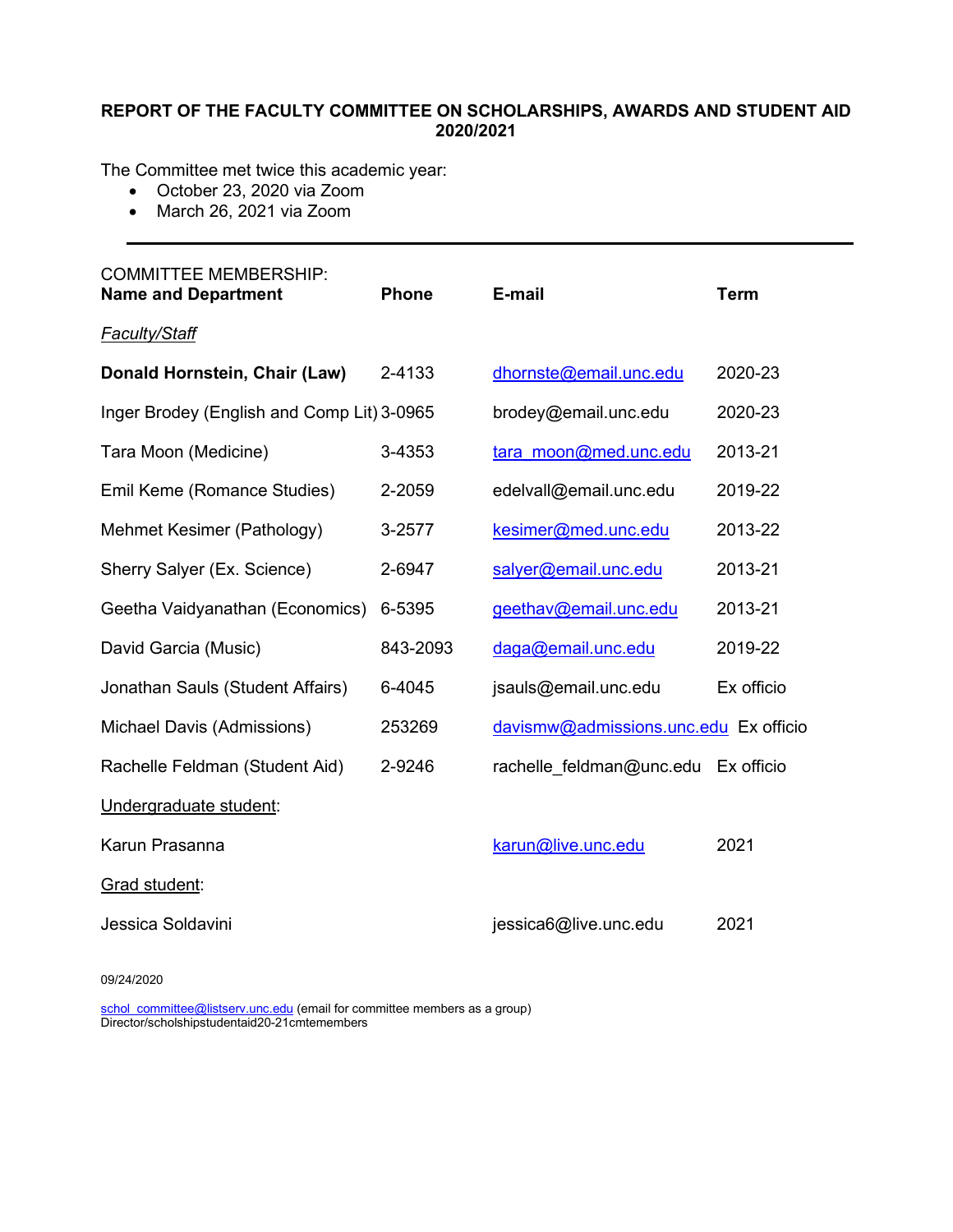# **2019-20 SCHOLARSHIP AND FINANCIAL AID AWARDS (as of 09/30/20) OFFICE OF SCHOLARSHIPS AND STUDENT AID The University of North Carolina at Chapel Hill**

|                                   | <b>Number of Awards</b> | <b>Amount of</b><br>Awards |
|-----------------------------------|-------------------------|----------------------------|
|                                   |                         |                            |
| <b>UNC Needbased Grant</b>        | 5,595                   | \$61,991,670               |
| <b>UNC Needbased Grant</b>        | 5,595                   | \$61,991,670               |
| Carolina Covenant Scholarship     | 2,367                   | \$31,025,749               |
| <b>History Makers</b>             | 414                     | \$2,701,472                |
| <b>University Grant</b>           | 2,801                   | \$28,203,563               |
| <b>Yellow Ribbon</b>              | 13                      | \$60,886                   |
| <b>Other Needbased Grants</b>     | 2,294                   | \$8,472,869                |
| <b>Other Needbased Grants</b>     | 1,726                   | \$7,656,028                |
| <b>Campus Needbased Grant</b>     | 1,726                   | \$7,656,028                |
| <b>SEOG</b>                       | 568                     | \$816,841                  |
| <b>SEOG</b>                       | 568                     | \$816,841                  |
| <b>Needbased Scholarships</b>     | 1,587                   | \$7,777,290                |
| Institutional                     | 1,587                   | \$7,777,290                |
| <b>Business</b>                   | 7                       | \$49,770                   |
| Carolina Club                     | 50                      | \$62,250                   |
| Carolina Covenant Scholarship     | 88                      | \$345,669                  |
| Dept Scholarship                  | $\overline{2}$          | \$8,716                    |
| Law                               | 29                      | \$111,022                  |
| Medical                           | 25                      | \$259,222                  |
| <b>Nursing</b>                    | 14                      | \$65,710                   |
| Trademark                         | 11                      | \$50,799                   |
| <b>UNC Needbased Scholarships</b> | 1,361                   | \$6,824,132                |
| <b>State</b>                      | 5,408                   | \$19,752,445               |
| <b>State Grants</b>               | 5,078                   | \$15,725,228               |
| Law                               | 9                       | \$107,889                  |
| Medical                           | 18                      | \$413,800                  |
| NC Educ Lottery Grant             | 789                     | \$971,181                  |
| <b>NCSSM</b>                      | 108                     | \$758,052                  |
| State Scholarship                 | 362                     | \$1,236,898                |
| <b>UNC Needbased State Grant</b>  | 3,792                   | \$12,237,408               |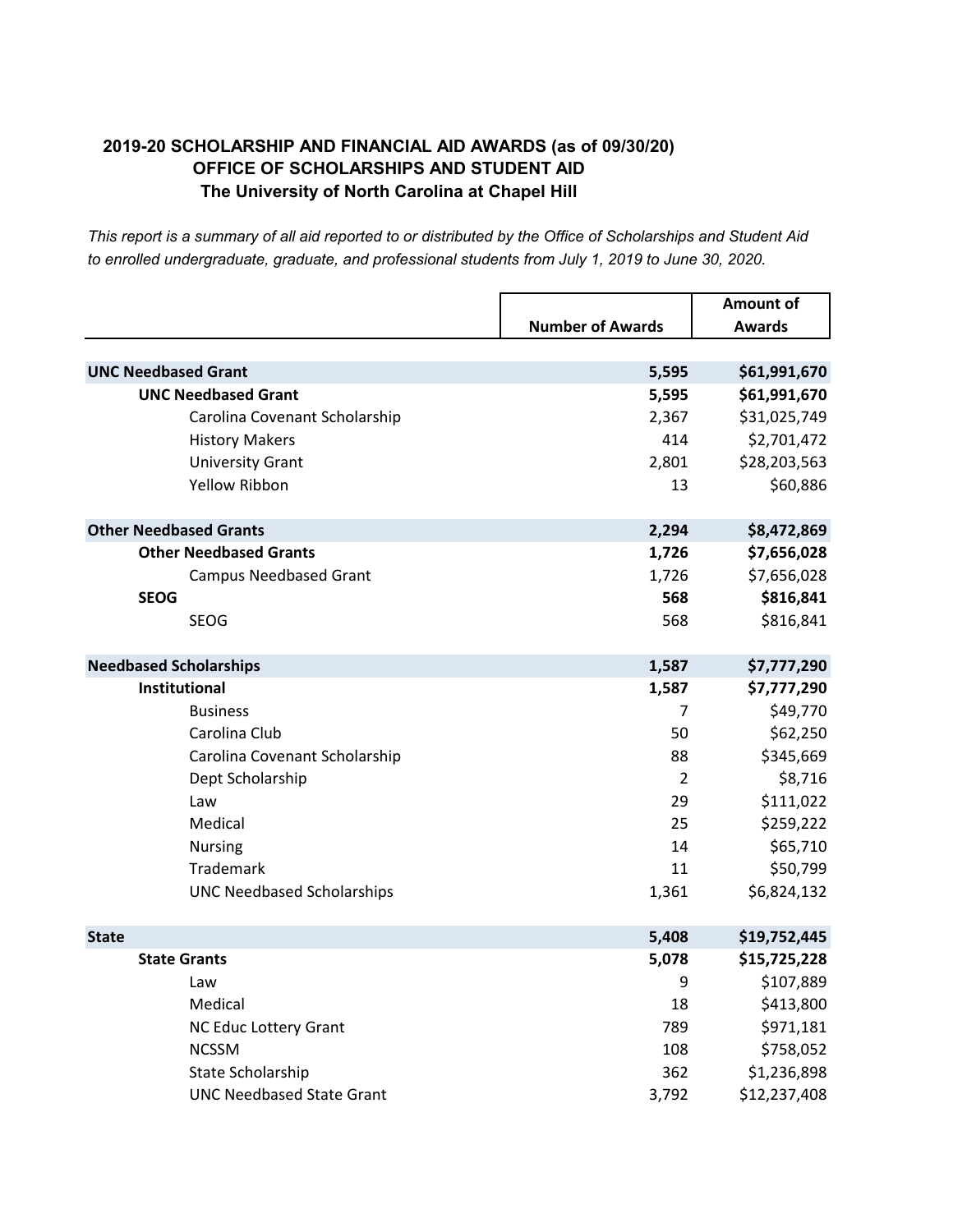# **The University of North Carolina at Chapel Hill 2019-20 SCHOLARSHIP AND FINANCIAL AID AWARDS (as of 09/30/20) OFFICE OF SCHOLARSHIPS AND STUDENT AID**

| <b>State Loans</b>               | 330    | \$4,027,217   |
|----------------------------------|--------|---------------|
| Forgivable Teaching Loan         | 37     | \$376,717     |
| <b>State Loans</b>               | 293    | \$3,650,500   |
| Work, Loan and other Federal     | 27,948 | \$221,809,112 |
| Federal                          | 25,137 | \$199,591,617 |
| AmeriCorp                        | 49     | \$210,445     |
| DC Tag                           | 15     | \$140,000     |
| DL Sub                           | 4,008  | \$13,273,267  |
| DL Unsub                         | 6,975  | \$101,496,873 |
| Dental Loan                      | 8      | \$30,000      |
| <b>Emergency Grant</b>           | 1,302  | \$1,175,220   |
| Federal Loan                     | 3      | \$46,624      |
| <b>Grad PLUS</b>                 | 2,889  | \$48,353,628  |
| <b>HPSL</b>                      | 141    | \$545,821     |
| <b>Parent PLUS</b>               | 637    | \$7,999,019   |
| Pell                             | 6,120  | \$22,601,798  |
| Work-Study                       | 2,990  | \$3,718,923   |
| <b>Institutional</b>             | 1,744  | \$4,524,676   |
| <b>Institutional Loans</b>       | 295    | \$561,427     |
| <b>UNC Loan</b>                  | 1,428  | \$3,938,251   |
| Work-Study                       | 21     | \$24,998      |
| <b>Private</b>                   | 1,067  | \$17,692,820  |
| Private Loan                     | 1,067  | \$17,692,820  |
| <b>Scholarship Programs</b>      | 1,418  | \$11,328,467  |
| Institutional                    | 1,418  | \$11,328,467  |
| <b>Blue Sky</b>                  | 21     | \$167,500     |
| Cornerstone                      | 10     | \$81,432      |
| <b>Emergency Grant</b>           | 178    | \$172,154     |
| Global                           | 1      | \$3,500       |
| Scholarship                      | 9      | \$57,164      |
| <b>Summer School Initiatives</b> | 132    | \$195,970     |
| Trademark                        | 79     | \$95,000      |
| <b>UNC Merit Scholarship</b>     | 722    | \$8,062,771   |
| <b>UNC Merit in Need</b>         | 175    | \$1,819,754   |
| <b>UNC Scholarship</b>           | 91     | \$673,222     |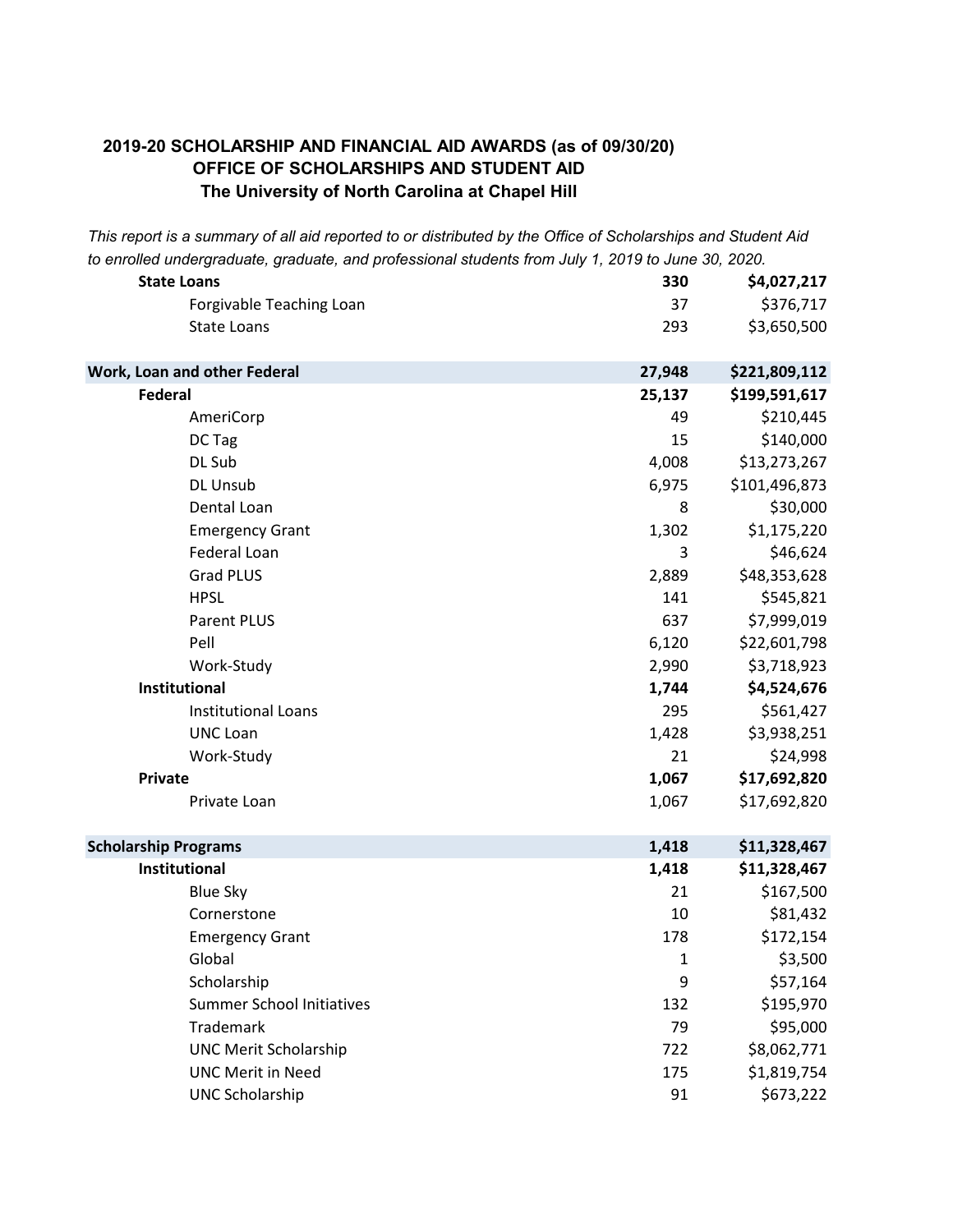# **2019-20 SCHOLARSHIP AND FINANCIAL AID AWARDS (as of 09/30/20) OFFICE OF SCHOLARSHIPS AND STUDENT AID The University of North Carolina at Chapel Hill**

| <b>Other Scholarships</b>   | 9,267          | \$43,249,585 |
|-----------------------------|----------------|--------------|
| Institutional               | 3,850          | \$22,805,164 |
| <b>Allied Health</b>        | 3              | \$8,750      |
| <b>Business</b>             | 2,088          | \$12,079,416 |
| Dept Scholarship            | 280            | \$428,879    |
| <b>Emergency Grant</b>      | 28             | \$29,109     |
| Global                      | 140            | \$397,484    |
| Law                         | 603            | \$5,898,511  |
| Medical                     | 293            | \$3,023,169  |
| Music                       | $\overline{2}$ | \$2,500      |
| <b>Nursing</b>              | 51             | \$278,000    |
| Scholarship                 | 362            | \$659,347    |
| <b>Private</b>              | 5,417          | \$20,444,421 |
| Global                      | 28             | \$74,645     |
| Medical                     | 5              | \$234,310    |
| <b>National Merit</b>       | 119            | \$144,750    |
| <b>Outside Scholarships</b> | 5,265          | \$19,990,716 |
| <b>Other Grants</b>         | 2,090          | \$7,062,905  |
| <b>Athletic</b>             | 54             | \$48,950     |
| <b>Emergency Grant</b>      | 54             | \$48,950     |
| Institutional               | 1,991          | \$5,900,314  |
| CS Fees Offset              | 342            | \$97,363     |
| <b>Emergency Grant</b>      | 459            | \$541,911    |
| <b>Fee Waivers</b>          | 52             | \$302,956    |
| <b>KFBS Fees Offset</b>     | 202            | \$362,207    |
| Medical                     | 441            | \$3,513,391  |
| Pharmacy                    | 495            | \$1,082,486  |
| <b>Private</b>              | 45             | \$1,113,640  |
| <b>Sponsored Billing</b>    | 45             | \$1,113,640  |
| <b>Graduate Support</b>     | 23,787         | \$79,629,268 |
| <b>Institutional</b>        | 23,787         | \$79,629,268 |
| <b>Emergency Grant</b>      | 77             | \$296,030    |
| GradStar                    | 14,273         | \$31,978,081 |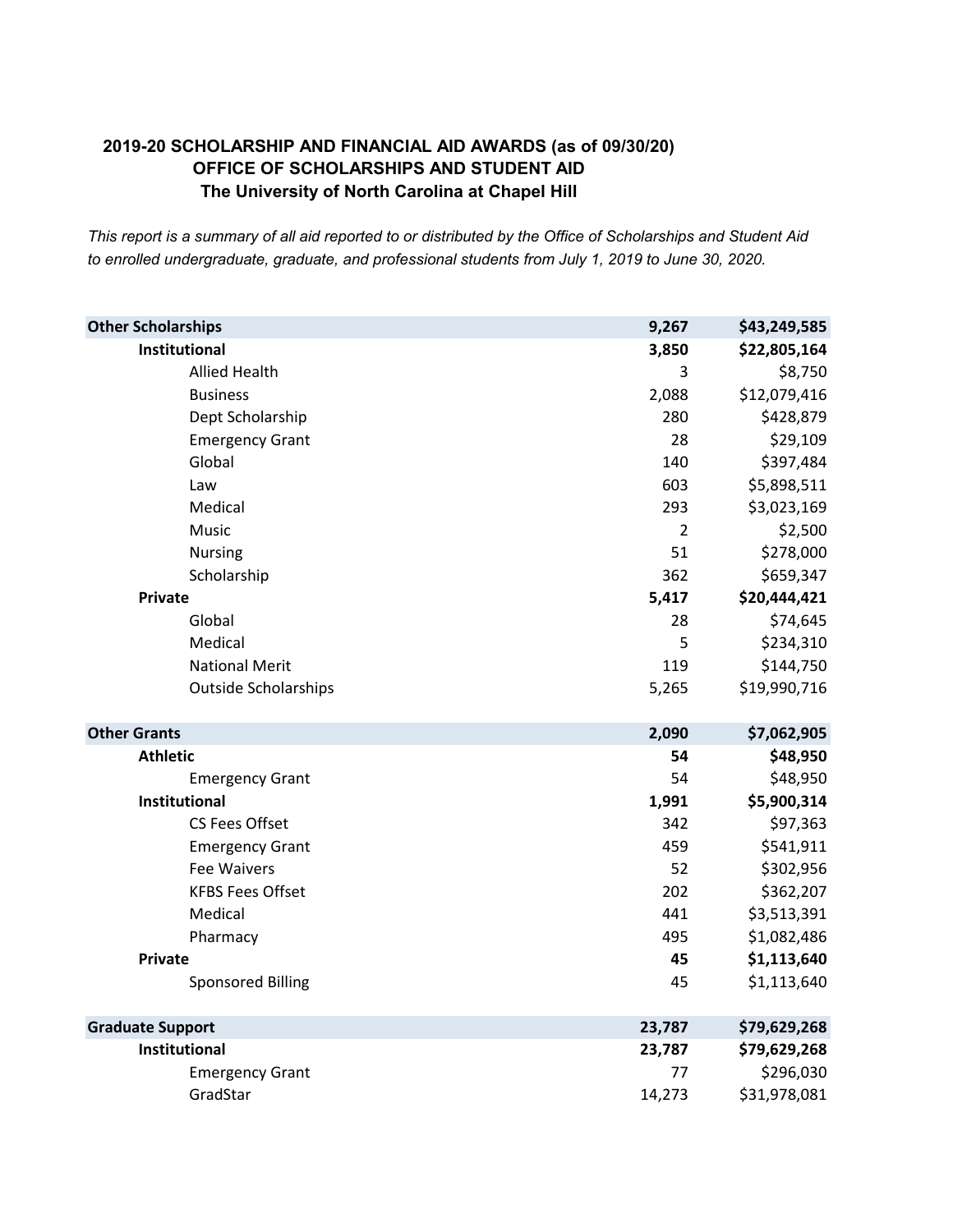# **OFFICE OF SCHOLARSHIPS AND STUDENT AID The University of North Carolina at Chapel Hill 2019-20 SCHOLARSHIP AND FINANCIAL AID AWARDS (as of 09/30/20)**

| <b>Grand Total</b>           | 85,725 | \$479,485,330 |
|------------------------------|--------|---------------|
| Athletic                     | 6,217  | \$17,125,151  |
| <b>Athletic</b>              | 6,217  | \$17,125,151  |
|                              |        |               |
| <b>Vocational Rehab</b>      | 18     | \$242,546     |
| <b>State Veterans</b>        | 96     | \$1,044,022   |
| <b>Military</b>              | 114    | \$1,286,568   |
| <b>Military and Veterans</b> | 114    | \$1,286,568   |
| <b>Tuition Remission</b>     | 9,437  | \$47,355,157  |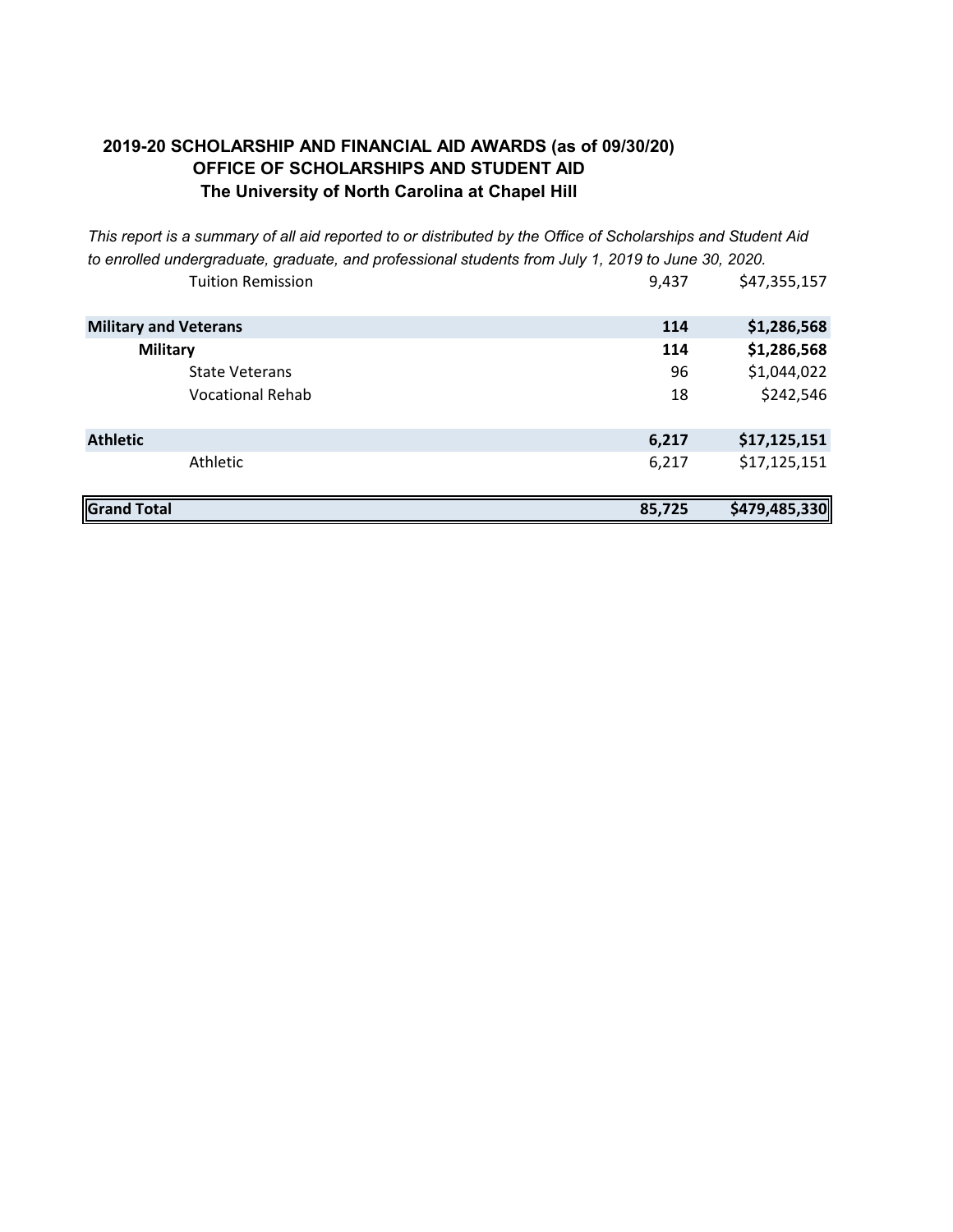|                              | Number of        |       |        | <b>Federal Debt</b> |               |       | <b>Debt from All Sources</b><br>Median<br>%<br>Mean<br>35.59%<br>\$20,563<br>\$17,400<br>34.13%<br>\$20,397<br>\$17,222<br>37.08%<br>\$21,203<br>\$18,900 |          |          |  |  |  |  |  |  |
|------------------------------|------------------|-------|--------|---------------------|---------------|-------|-----------------------------------------------------------------------------------------------------------------------------------------------------------|----------|----------|--|--|--|--|--|--|
| <b>Graduation Date</b>       | <b>Graduates</b> | N     | %      | Mean                | <b>Median</b> | N     |                                                                                                                                                           |          |          |  |  |  |  |  |  |
| <b>July 2019 - June 2020</b> | 3,987            | 1,377 | 34.54% | \$15,101            | \$14,500      | 1,419 |                                                                                                                                                           |          |          |  |  |  |  |  |  |
| <b>May 2020</b>              | 3,405            | 1,126 | 33.07% | \$14,888            | \$14,500      | 1,162 |                                                                                                                                                           |          |          |  |  |  |  |  |  |
| July 2018 - June 2019        | 3,751            | 1,361 | 36.28% | \$17,238            | \$17,150      | 1,391 |                                                                                                                                                           |          |          |  |  |  |  |  |  |
| May 2019                     | 3,237            | 1,143 | 35.31% | \$16,887            | \$16,770      | 1,136 | 35.09%                                                                                                                                                    | \$20,700 | \$18,700 |  |  |  |  |  |  |
| July 2017 - June 2018        | 3,817            | 1,502 | 39.35% | \$18,668            | \$19,000      | 1,525 | 39.95%                                                                                                                                                    | \$22,466 | \$20,266 |  |  |  |  |  |  |
| May 2018                     | 3,239            | 1,224 | 37.79% | \$18,782            | \$19,134      | 1,241 | 38.31%                                                                                                                                                    | \$22,551 | \$20,200 |  |  |  |  |  |  |
| July 2016 - June 2017        | 3,665            | 1,444 | 39.40% | \$18,879            | \$19,452      | 1,482 | 40.44%                                                                                                                                                    | \$22,214 | \$20,500 |  |  |  |  |  |  |
| May 2017                     | 3,094            | 1,194 | 38.59% | \$18,797            | \$19,414      | 1,228 | 39.69%                                                                                                                                                    | \$22,443 | \$20,500 |  |  |  |  |  |  |
| July 2015 - June 2016        | 3,619            | 1,478 | 40.84% | \$18,430            | \$19,148      | 1,516 | 41.89%                                                                                                                                                    | \$20,852 | \$19,810 |  |  |  |  |  |  |
| May 2016                     | 3,025            | 1,179 | 38.98% | \$18,361            | \$19,000      | 1,211 | 40.03%                                                                                                                                                    | \$20,762 | \$19,914 |  |  |  |  |  |  |
| July 2014 - June 2015        | 3,709            | 1,491 | 40.20% | \$17,719            | \$18,336      | 1,511 | 40.74%                                                                                                                                                    | \$20,127 | \$19,500 |  |  |  |  |  |  |
| May 2015                     | 3,097            | 1,206 | 38.94% | \$17,579            | \$18,331      | 1,223 | 39.49%                                                                                                                                                    | \$19,966 | \$19,500 |  |  |  |  |  |  |
| July 2013 - June 2014        | 3,690            | 1,484 | 40.22% | \$17,113            | \$17,000      | 1,511 | 40.95%                                                                                                                                                    | \$18,945 | \$17,697 |  |  |  |  |  |  |
| May 2014                     | 3,072            | 1,184 | 38.54% | \$17,044            | \$16,780      | 1,206 | 39.26%                                                                                                                                                    | \$18,960 | \$17,674 |  |  |  |  |  |  |
| July 2012 - June 2013        | 3,715            | 1,415 | 38.09% | \$16,150            | \$15,441      | 1,432 | 38.55%                                                                                                                                                    | \$17,602 | \$15,808 |  |  |  |  |  |  |
| May 2013                     | 3,038            | 1,094 | 36.01% | \$15,881            | \$15,000      | 1,106 | 36.41%                                                                                                                                                    | \$17,429 | \$15,570 |  |  |  |  |  |  |
| July 2011 - June 2012        | 3,505            | 1,219 | 34.78% | \$15,734            | \$15,809      | 1,241 | 35.41%                                                                                                                                                    | \$16,983 | \$16,000 |  |  |  |  |  |  |
| May 2012                     | 2,894            | 973   | 33.62% | \$15,664            | \$15,366      | 990   | 34.21%                                                                                                                                                    | \$16,895 | \$15.888 |  |  |  |  |  |  |
| July 2010 - June 2011        | 3,648            | 1,258 | 34.48% | \$15,196            | \$15,027      | 1,325 | 36.32%                                                                                                                                                    | \$17,243 | \$16,100 |  |  |  |  |  |  |
| May 2011                     | 2,955            | 983   | 33.27% | \$15,350            | \$15,500      | 1,038 | 35.13%                                                                                                                                                    | \$17,343 | \$16,659 |  |  |  |  |  |  |
| July 2009 - June 2010        | 3,503            | 1.171 | 33.43% | \$14,235            | \$14,972      | 1,257 | 35.88%                                                                                                                                                    | \$16,344 | \$16,231 |  |  |  |  |  |  |
| May 2010                     | 2,777            | 883   | 31.80% | \$14,303            | \$15,000      | 956   | 34.43%                                                                                                                                                    | \$16,533 | \$16,896 |  |  |  |  |  |  |

### **Cumulative Debt Summary of Graduating Seniors**

### **Sources:**

For the 2016-2020 aid years: GA SDM Financial Aid Award Extract For the 2011-2015 aid years: Financial Aid SuperStrip Files For the 2003-2010 aid years: GA Unit Record Financial Aid Files

**Notes:** Only students who initially enrolled as first-time, first-year, full-time, degree-seeking students are included; PLUS loans are excluded from calculations; Federal Debt includes Perkins, Unsubsidized Stafford, and Subsidized Stafford.

Prepared by Institutional Research and Assessment Updated 22Mar2021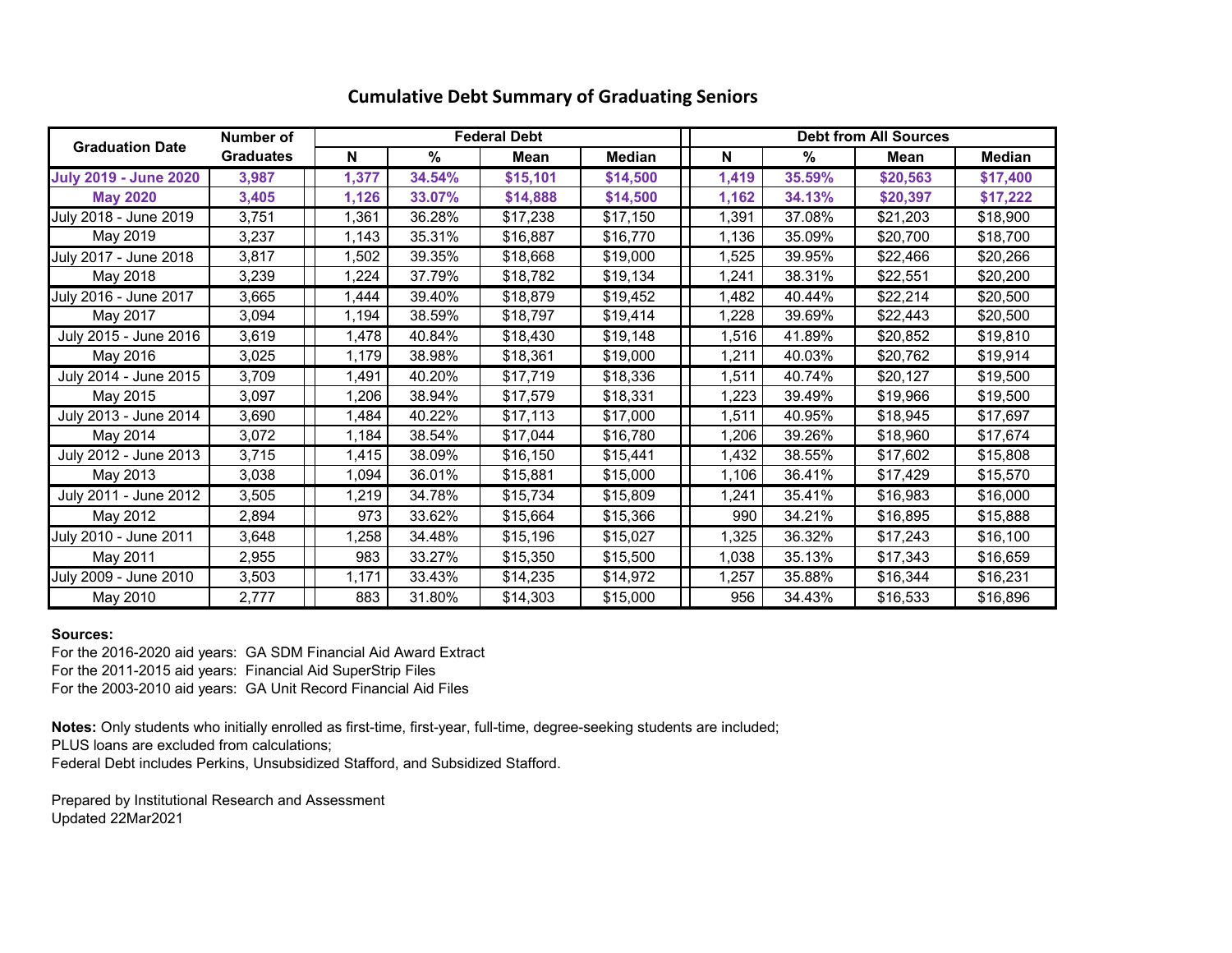|                                                                                                                |                                  |                                             |                                  |                                                     |                                    |                                               |                                  | Cumulative Federal Debt* of Seniors Graduating in May |                                           |                                            |                                             |                                            |                                    |                                                       |                                                |                                                     |                                              |                                                         |
|----------------------------------------------------------------------------------------------------------------|----------------------------------|---------------------------------------------|----------------------------------|-----------------------------------------------------|------------------------------------|-----------------------------------------------|----------------------------------|-------------------------------------------------------|-------------------------------------------|--------------------------------------------|---------------------------------------------|--------------------------------------------|------------------------------------|-------------------------------------------------------|------------------------------------------------|-----------------------------------------------------|----------------------------------------------|---------------------------------------------------------|
|                                                                                                                | Number<br>of<br><b>Borrowers</b> | Total<br>Average<br>Cumulative<br>Debt      | Number<br>of<br><b>Borrowers</b> | <b>NC Resident</b><br>Average<br>Cumulative<br>Debt | Number<br>of<br><b>Borrowers</b>   | Out-of-State<br>Average<br>Cumulative<br>Debt | Number<br>οf<br><b>Borrowers</b> | Needy**<br>Average<br>Cumulative<br>Debt              | Number<br>of<br><b>Borrowers</b>          | Non-Needy<br>Average<br>Cumulative<br>Debt | Needy**<br>Number<br>of<br><b>Borrowers</b> | In-State<br>Average<br>Cumulative<br>Debt  | Number<br>of<br><b>Borrowers</b>   | Needy** Out-of-State<br>Average<br>Cumulative<br>Debt | Number<br>of<br><b>Borrowers</b>               | Non-Needy In-State<br>Average<br>Cumulative<br>Debt | Number<br>of<br><b>Borrowers</b>             | Non-Needy Out-of-State<br>Average<br>Cumulative<br>Debt |
| May, 2020<br><b>Total Debt</b><br><b>Subsidized Stafford</b><br><b>Perkins</b><br><b>Unsubsidized Stafford</b> | 1,126<br>921<br>15<br>748        | \$14,888<br>\$9,40<br>\$4,80<br>\$10,733    | 978<br>797<br>11<br>657          | \$14,85'<br>\$9,137<br>\$3,167<br>\$10,970          | 148<br>124<br>$\overline{4}$<br>91 | \$15,13'<br>\$11,139<br>\$9,31<br>\$9,020     | 921<br>921<br>15<br>543          | \$15,059<br>\$9,407<br>\$4,806<br>\$9,454             | 205<br>$\mathbf 0$<br>$\mathbf{0}$<br>205 | \$14,121<br>\$0<br>\$C<br>\$14,121         | 797<br>797<br>11<br>476                     | \$14,975<br>\$9,137<br>\$3,167<br>\$9,702  | 124<br>124<br>$\overline{4}$<br>67 | \$15,597<br>\$11,139<br>\$9,313<br>\$7,694            | 181<br>$\overline{0}$<br>$\overline{0}$<br>181 | \$14,30<br>$$^{(1)}$$<br>$$^{(1)}$<br>\$14,30       | 24<br>$\overline{0}$<br>$\overline{0}$<br>24 | \$12,721<br>\$<br>\$ <sub>6</sub><br>\$12,72            |
| May, 2019<br><b>Total Debt</b><br>Subsidized Stafford<br>Perkins<br><b>Unsubsidized Stafford</b>               | 1,143<br>959<br>336<br>776       | \$16,887<br>\$10,059<br>\$5,350<br>\$10,126 | 931<br>771<br>233<br>644         | \$15,932<br>\$9,537<br>\$2,974<br>\$10,539          | 212<br>188<br>103<br>132           | \$21,081<br>\$12,198<br>\$10,723<br>\$8,116   | 960<br>959<br>336<br>593         | \$17,180<br>\$10,059<br>\$5,350<br>\$8,515            | 183<br>0<br>0<br>183                      | \$15,349<br>\$0<br>\$0<br>\$15,349         | 772<br>771<br>233<br>485                    | \$16,060<br>\$9,537<br>\$2,974<br>\$8,973  | 188<br>188<br>103<br>108           | \$21,783<br>\$12,198<br>\$10,723<br>\$6,457           | 159<br>-0<br>0<br>159                          | \$15,314<br>\$0<br>\$0<br>\$15,314                  | 24<br>$\Omega$<br>$\mathbf 0$<br>24          | \$15,581<br>\$0<br>\$0<br>\$15,581                      |
| May, 2018<br><b>Total Debt</b><br>Subsidized Stafford<br>Perkins<br>Unsubsidized Stafford                      | 1,224<br>1,054<br>510<br>887     | \$18,782<br>\$10,684<br>\$5,705<br>\$9,943  | 1,012<br>870<br>371<br>761       | \$17,702<br>\$10,368<br>\$3,144<br>\$10,154         | 212<br>184<br>139<br>126           | \$23,942<br>\$12,179<br>\$12,539<br>\$8,665   | 1,061<br>1,054<br>510<br>724     | \$19,347<br>\$10,684<br>\$5,705<br>\$8,779            | 163<br>$\mathbf 0$<br>0<br>163            | \$15,110<br>\$0<br>\$0<br>\$15,110         | 872<br>870<br>371<br>621                    | \$18,100<br>\$10,368<br>\$3,144<br>\$9,012 | 189<br>184<br>139<br>103           | \$25,099<br>\$12,179<br>\$12,539<br>\$7,377           | 140<br>$\Omega$<br>$\mathbf 0$<br>140          | \$15,221<br>\$0<br>\$0<br>\$15,22                   | 23<br>$\mathbf 0$<br>$\mathbf 0$<br>23       | \$14,435<br>\$0<br>\$0<br>\$14,435                      |
| May, 2017<br><b>Total Debt</b><br>Subsidized Stafford<br>Perkins<br>Unsubsidized Stafford                      | 1,194<br>1,062<br>535<br>862     | \$18,797<br>\$10,542<br>\$5,396<br>\$9,700  | 1,001<br>890<br>402<br>746       | \$17,659<br>\$10,148<br>\$3,202<br>\$9,862          | 193<br>172<br>133<br>116           | \$24,699<br>\$12,578<br>\$12,026<br>\$8,655   | 1,069<br>1,062<br>535<br>737     | \$19,165<br>\$10,542<br>\$5,396<br>\$8,691            | 125<br>0<br>0<br>125                      | \$15,646<br>\$0<br>\$0<br>\$15,646         | 893<br>890<br>402<br>638                    | \$17,903<br>\$10,148<br>\$3,202<br>\$8,884 | 176<br>172<br>133<br>99            | \$25,570<br>\$12,578<br>\$12,026<br>\$7,448           | 108<br>0<br>$\Omega$<br>108                    | \$15,640<br>\$0<br>\$C<br>\$15,640                  | 17<br>$\Omega$<br>$\Omega$<br>17             | \$15,684<br>\$0<br>\$0<br>\$15,684                      |
| May, 2016<br><b>Total Debt</b><br>Subsidized Stafford<br>Perkins<br><b>Unsubsidized Stafford</b>               | 1,179<br>1,011<br>487<br>853     | \$18,361<br>\$10,752<br>\$4,197<br>\$10,329 | 986<br>851<br>367<br>716         | \$17,449<br>\$10,396<br>\$2,640<br>\$10,320         | 193<br>160<br>120<br>137           | \$23,018<br>\$12,641<br>\$8,959<br>\$9,817    | 1,017<br>1,011<br>487<br>691     | \$18,832<br>\$10,752<br>\$4,197<br>\$9,027            | 162<br>0<br>0<br>162                      | \$15,408<br>\$0<br>\$0<br>\$15,408         | 855<br>851<br>367<br>585                    | \$17,726<br>\$10,396<br>\$2,640<br>\$9,127 | 162<br>160<br>120<br>106           | \$24,666<br>\$12,641<br>\$8,959<br>\$8,473            | 131<br>$\Omega$<br>0<br>131                    | \$15,644<br>\$0<br>\$0<br>\$15,644                  | 31<br>$\mathbf 0$<br>$\mathbf 0$<br>31       | \$14,410<br>\$0<br>\$0<br>\$14,410                      |
| May, 2015<br><b>Total Debt</b><br>Subsidized Stafford<br>Perkins<br>Unsubsidized Stafford                      | 1,206<br>1,042<br>484<br>901     | \$17,579<br>\$9,647<br>\$3,612<br>\$10,432  | 992<br>850<br>346<br>751         | \$16,911<br>\$9,192<br>\$2,359<br>\$10,848          | 214<br>192<br>138<br>150           | \$20,672<br>\$11,665<br>\$6,754<br>\$8,348    | 1,049<br>1,042<br>484<br>744     | \$17,933<br>\$9,647<br>\$3,612<br>\$9,423             | 157<br>$\mathbf 0$<br>0<br>157            | \$15,211<br>\$0<br>\$0<br>\$15,211         | 856<br>850<br>346<br>615                    | \$17,141<br>\$9,192<br>\$2,359<br>\$9,827  | 193<br>192<br>138<br>129           | \$21,447<br>\$11,665<br>\$6,754<br>\$7,501            | 136<br>$\Omega$<br>0<br>136                    | \$15,468<br>\$0<br>\$0<br>\$15,468                  | 21<br>$\Omega$<br>$\Omega$<br>21             | \$13,550<br>\$0<br>\$0<br>\$13,550                      |
| May, 2014<br><b>Total Debt</b><br>Subsidized Stafford<br>Perkins<br>Unsubsidized Stafford                      | 1,184<br>947<br>499<br>855       | \$17,044<br>\$9,366<br>\$3,258<br>\$11,328  | 970<br>762<br>365<br>714         | \$16,468<br>\$8,769<br>\$2,329<br>\$11,824          | 214<br>185<br>134<br>141           | \$19,658<br>\$11,826<br>\$5,790<br>\$8,817    | 964<br>947<br>499<br>635         | \$17,183<br>\$9,366<br>\$3,258<br>\$9,558             | 220<br>$\mathbf 0$<br>0<br>220            | \$16,437<br>\$0<br>\$0<br>\$16,437         | 776<br>762<br>365<br>520                    | \$16,363<br>\$8,769<br>\$2,329<br>\$9,934  | 188<br>185<br>134<br>115           | \$20,569<br>\$11,826<br>\$5,790<br>\$7,856            | 194<br>$\Omega$<br>$\mathbf 0$<br>194          | \$16,888<br>\$0<br>\$C<br>\$16,888                  | 26<br>$\Omega$<br>$\Omega$<br>26             | \$13,067<br>\$0<br>\$0<br>\$13,067                      |
| May, 2013<br><b>Total Debt</b><br>Subsidized Stafford<br>Perkins<br>Unsubsidized Stafford                      | 1,094<br>827<br>408<br>809       | \$15,881<br>\$8,057<br>\$3,163<br>\$11,644  | 875<br>652<br>306<br>646         | \$15,352<br>\$7,595<br>\$2,599<br>\$11,897          | 219<br>175<br>102<br>163           | \$17,994<br>\$9,778<br>\$4,855<br>\$10,639    | 857<br>827<br>408<br>572         | \$15,864<br>\$8,057<br>\$3,163<br>\$9,863             | 237<br>0<br>0<br>237                      | \$15,940<br>\$0<br>\$0<br>\$15,940         | 674<br>652<br>306<br>445                    | \$15,103<br>\$7,595<br>\$2,599<br>\$9,959  | 183<br>175<br>102<br>127           | \$18,669<br>\$9,778<br>\$4,855<br>\$9,527             | 201<br>-0<br>0<br>201                          | \$16,187<br>\$0<br>\$0<br>\$16,187                  | 36<br>$\Omega$<br>$\mathbf 0$<br>36          | \$14,562<br>\$0<br>\$0<br>\$14,562                      |
| May, 2012<br><b>Total Debt</b><br>Subsidized Stafford<br>Perkins<br>Unsubsidized Stafford                      | 973<br>695<br>385<br>755         | \$15,664<br>\$7,169<br>\$4,155<br>\$11,469  | 786<br>554<br>281<br>626         | \$15,002<br>\$6,650<br>\$3,335<br>\$11,454          | 187<br>141<br>104<br>129           | \$18,450<br>\$9,210<br>\$6,372<br>\$11,542    | 725<br>695<br>385<br>507         | \$15,841<br>\$7,169<br>\$4,155<br>\$9,669             | 248<br>$\Omega$<br>0<br>248               | \$15,148<br>ፍር<br>\$0<br>\$15,148          | 577<br>551<br>281<br>417                    | \$15,008<br>\$6,650<br>\$3,335<br>\$9,685  | 148<br>141<br>104<br>90            | \$19,088<br>\$9,210<br>\$6,372<br>\$9,598             | 209<br>- 0<br>0<br>209                         | \$14,983<br>\$0<br>\$0<br>\$14,983                  | 39<br>$\Omega$<br>$\Omega$<br>39             | \$16,029<br>\$0<br>\$0<br>\$16,029                      |
| May, 2011<br><b>Total Debt</b><br>Subsidized Stafford<br>Perkins<br>Unsubsidized Stafford                      | 983<br>629<br>402<br>770         | \$15,350<br>\$5,893<br>\$4,192<br>\$12,594  | 827<br>520<br>305<br>662         | \$15,000<br>\$5,441<br>\$3,398<br>\$12,900          | 156<br>109<br>97<br>108            | \$17,204<br>\$8,053<br>\$6,688<br>\$10,716    | 690<br>629<br>402<br>477         | \$15,470<br>\$5,893<br>\$4,192<br>\$11,073            | 293<br>0<br>$\mathbf 0$<br>293            | \$15,068<br>\$0<br>\$0<br>\$15,068         | 562<br>520<br>305<br>397                    | \$14,940<br>\$5,441<br>\$3,398<br>\$11,412 | 128<br>109<br>97<br>80             | \$17,795<br>\$8,053<br>\$6,688<br>\$9,391             | 265<br>0<br>$\mathbf 0$<br>265                 | \$15,128<br>\$0<br>\$0<br>\$15,128                  | 28<br>$\mathbf 0$<br>0<br>28                 | \$14,502<br>\$0<br>\$0<br>\$14,503                      |
| May, 2010<br><b>Total Debt</b><br>Subsidized Stafford<br>Perkins<br>Unsubsidized Stafford                      | 883<br>465<br>376<br>679         | \$14,303<br>\$5,261<br>\$4,659<br>\$12,418  | 745<br>380<br>298<br>598         | \$14,052<br>\$4,857<br>\$3,977<br>\$12,438          | 138<br>85<br>78<br>81              | \$15,659<br>\$7,065<br>\$7,265<br>\$12,269    | 548<br>465<br>376<br>344         | \$14,757<br>\$5,261<br>\$4,659<br>\$11,306            | 335<br>0<br>$\mathbf 0$<br>335            | \$13,559<br>\$0<br>\$0<br>\$13,559         | 444<br>380<br>298<br>297                    | \$14,411<br>\$4,857<br>\$3,977<br>\$11,340 | 104<br>85<br>78<br>47              | \$16,234<br>\$7,065<br>\$7,265<br>\$11,090            | 301<br>0<br>0<br>301                           | \$13,521<br>\$0<br>\$0<br>\$13,521                  | 34<br>$\mathbf 0$<br>$\mathbf 0$<br>34       | \$13,899<br>\$0<br>\$0<br>\$13,899                      |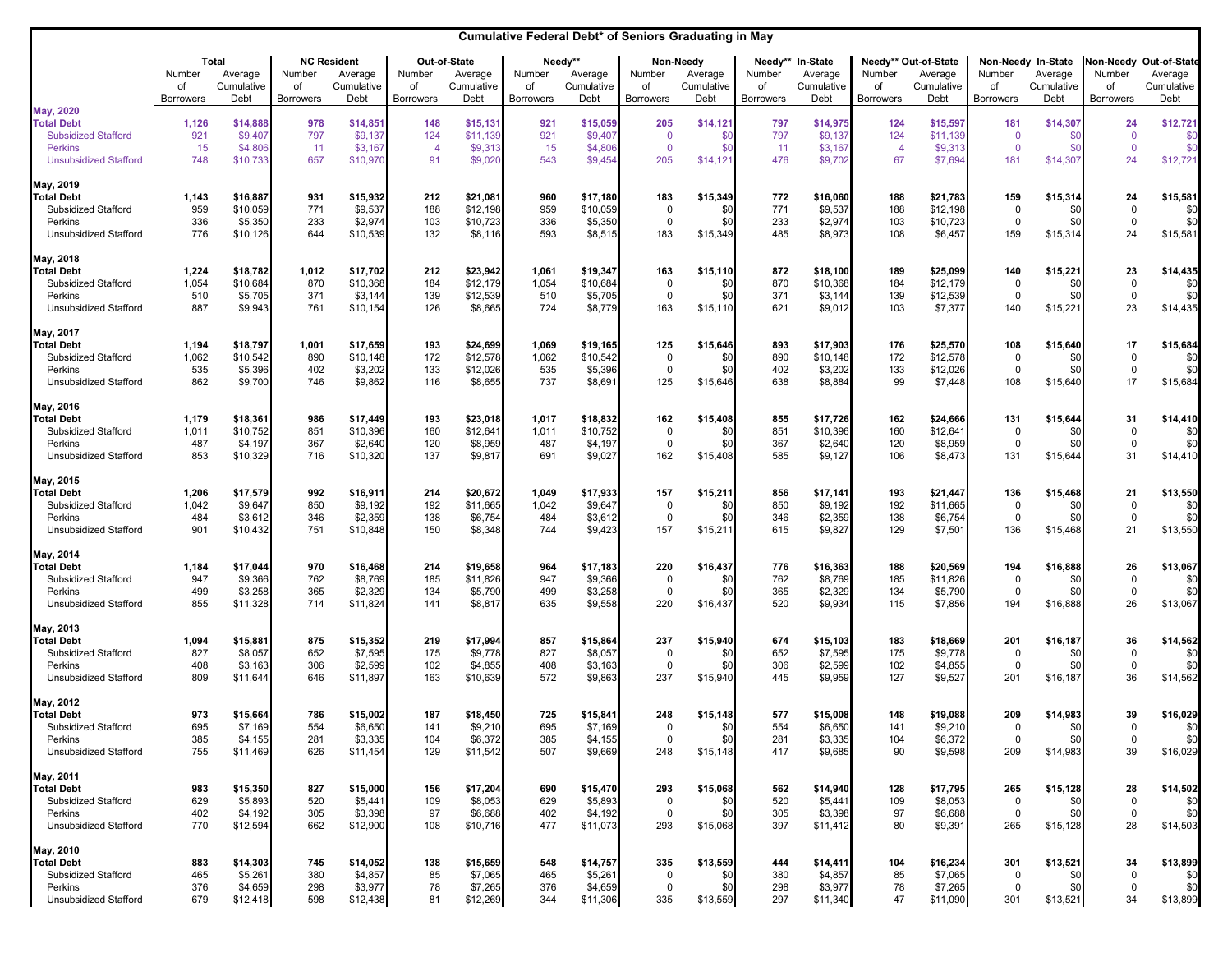|                              | Cumulative Federal Debt* of Seniors Graduating in May |              |                  |                    |                  |              |                  |            |                  |            |                  |            |                  |                      |                    |            |                  |                        |
|------------------------------|-------------------------------------------------------|--------------|------------------|--------------------|------------------|--------------|------------------|------------|------------------|------------|------------------|------------|------------------|----------------------|--------------------|------------|------------------|------------------------|
|                              |                                                       | <b>Total</b> |                  | <b>NC Resident</b> |                  | Out-of-State |                  | Needv**    |                  | Non-Needy  | Needy**          | In-State   |                  | Needy** Out-of-State | Non-Needy In-State |            |                  | Non-Needy Out-of-State |
|                              | Number                                                | Average      | Number           | Average            | Number           | Average      | Number           | Average    | Number           | Average    | Number           | Average    | Number           | Average              | Number             | Average    | Number           | Average                |
|                              | of                                                    | Cumulative   | of               | Cumulative         | of               | Cumulative   | of               | Cumulative | of               | Cumulative | of               | Cumulative | of               | Cumulative           | of                 | Cumulative | of               | Cumulative             |
|                              | <b>Borrowers</b>                                      | Debt         | <b>Borrowers</b> | Debt               | <b>Borrowers</b> | Debt         | <b>Borrowers</b> | Debt       | <b>Borrowers</b> | Debt       | <b>Borrowers</b> | Debt       | <b>Borrowers</b> | Debt                 | <b>Borrowers</b>   | Debt       | <b>Borrowers</b> | Debt                   |
| May, 2009                    |                                                       |              |                  |                    |                  |              |                  |            |                  |            |                  |            |                  |                      |                    |            |                  |                        |
| <b>Total Debt</b>            | 912                                                   | \$14,262     | 751              | \$14,091           | 161              | \$15,061     | 632              | \$14,430   | 280              | \$13,882   | 515              | \$14,151   | 117              | \$15,659             | 236                | \$13,960   | 44               | \$13,468               |
| Subsidized Stafford          | 477                                                   | \$5,575      | 396              | \$5,172            | 81               | \$7,547      | 477              | \$5,575    | $\mathbf 0$      | \$0        | 396              | \$5,172    | 81               | \$7,547              | $\mathbf{0}$       | \$0        | $\mathbf 0$      | \$0                    |
| Perkins                      | 483                                                   | \$4,898      | 383              | \$4,347            | 100              | \$7,007      | 483              | \$4,898    | 0                | \$0        | 383              | \$4,347    | 100              | \$7,007              | $\mathbf 0$        | \$0        | $\mathbf 0$      | \$0                    |
| <b>Unsubsidized Stafford</b> | 668                                                   | \$11,949     | 564              | \$12,179           | 104              | \$10,700     | 388              | \$10,554   | 280              | \$13,882   | 328              | \$10,898   | 60               | \$8,670              | 236                | \$13,960   | 44               | \$13,468               |
| May, 2008                    |                                                       |              |                  |                    |                  |              |                  |            |                  |            |                  |            |                  |                      |                    |            |                  |                        |
| <b>Total Debt</b>            | 949                                                   | \$14,936     | 781              | \$14,515           | 168              | \$16,896     | 665              | \$15,512   | 284              | \$13,588   | 538              | \$14,871   | 127              | \$18,226             | 243                | \$13,725   | 41               | \$12,777               |
| Subsidized Stafford          | 535                                                   | \$5,895      | 431              | \$5.644            | 104              | \$6,935      | 535              | \$5.895    | $\overline{0}$   | \$0        | 431              | \$5,644    | 104              | \$6.935              | $\mathbf{0}$       | \$0        | $\mathbf 0$      | \$0                    |
| Perkins                      | 491                                                   | \$5,617      | 392              | \$5,103            | 99               | \$7,649      | 491              | \$5,617    | $\mathbf 0$      | \$0        | 392              | \$5,103    | 99               | \$7,649              | $\overline{0}$     | \$0        | $\mathsf 0$      | \$0                    |
| Unsubsidized Stafford        | 710                                                   | \$11,638     | 593              | \$11,641           | 117              | \$11,624     | 426              | \$10,338   | 284              | \$13,588   | 350              | \$10,194   | 76               | \$11,002             | 243                | \$13,725   | 41               | \$12,777               |
| May, 2007                    |                                                       |              |                  |                    |                  |              |                  |            |                  |            |                  |            |                  |                      |                    |            |                  |                        |
| <b>Total Debt</b>            | 910                                                   | \$14,912     | 765              | \$14.399           | 145              | \$17,622     | 635              | \$15,664   | 275              | \$13,177   | 526              | \$14,956   | 109              | \$19,080             | 239                | \$13,172   | 36               | \$13,210               |
| Subsidized Stafford          | 526                                                   | \$6,143      | 439              | \$5,843            | 87               | \$7,660      | 526              | \$6,143    | $\mathbf 0$      | \$0        | 439              | \$5,843    | 87               | \$7,660              | $\mathbf{0}$       | \$0        | $\mathbf 0$      | \$0                    |
| Perkins                      | 474                                                   | \$5,746      | 374              | \$5,243            | 100              | \$7,630      | 474              | \$5,746    | $\mathbf 0$      | \$0        | 374              | \$5,243    | 100              | \$7,630              | $\mathbf{0}$       | \$0        | $\mathbf 0$      | \$0                    |
| Unsubsidized Stafford        | 656                                                   | \$11,608     | 558              | \$11,629           | 98               | \$11,488     | 381              | \$10,476   | 275              | \$13,177   | 319              | \$10,474   | 62               | \$10,488             | 239                | \$13,172   | 36               | \$13,210               |
| May, 2006                    |                                                       |              |                  |                    |                  |              |                  |            |                  |            |                  |            |                  |                      |                    |            |                  |                        |
| <b>Total Debt</b>            | 894                                                   | \$14,487     | 747              | \$14,206           | 147              | \$15,913     | 642              | \$14,603   | 252              | \$14,190   | 525              | \$14,163   | 117              | \$16,580             | 222                | \$14,309   | 30               | \$13,310               |
| Subsidized Stafford          | 547                                                   | \$5,885      | 455              | \$5,716            | 92               | \$6,720      | 547              | \$5,885    | $\mathbf 0$      | \$0        | 455              | \$5,716    | 92               | \$6,720              | $\overline{0}$     | \$0        | $\mathbf 0$      | \$0                    |
| Perkins                      | 461                                                   | \$5,241      | 364              | \$4,720            | 97               | \$7,199      | 461              | \$5,241    | 0                | \$0        | 364              | \$4,720    | 97               | \$7,199              | $\overline{0}$     | \$0        | $\mathbf 0$      | \$0                    |
| <b>Unsubsidized Stafford</b> | 629                                                   | \$11,631     | 530              | \$11,874           | 99               | \$10,330     | 377              | \$9,920    | 252              | \$14,190   | 308              | \$10,118   | 69               | \$9,035              | 222                | \$14,309   | 30               | \$13,310               |
| May, 2005                    |                                                       |              |                  |                    |                  |              |                  |            |                  |            |                  |            |                  |                      |                    |            |                  |                        |
| <b>Total Debt</b>            | 978                                                   | \$13,801     | 792              | \$13.044           | 186              | \$17,025     | 719              | \$14,179   | 259              | \$12,749   | 568              | \$13,165   | 151              | \$17,998             | 224                | \$12,736   | 35               | \$12,827               |
| Subsidized Stafford          | 624                                                   | \$5,320      | 501              | \$4,962            | 123              | \$6,778      | 624              | \$5,320    | $\mathbf 0$      | \$0        | 501              | \$4,962    | 123              | \$6,778              | 0                  | \$0        | $\mathbf 0$      | \$0                    |
| Perkins                      | 514                                                   | \$5,099      | 383              | \$4,225            | 131              | \$7,657      | 514              | \$5,099    | $\mathbf 0$      | \$0        | 383              | \$4,225    | 131              | \$7,657              | $\mathbf{0}$       | \$0        | $\mathbf 0$      | \$0                    |
| <b>Unsubsidized Stafford</b> | 694                                                   | \$10,888     | 563              | \$11,059           | 131              | \$10,152     | 435              | \$9,780    | 259              | \$12,749   | 339              | \$9,951    | 96               | \$9,177              | 224                | \$12,736   | 35               | \$12,827               |
| May, 2004                    |                                                       |              |                  |                    |                  |              |                  |            |                  |            |                  |            |                  |                      |                    |            |                  |                        |
| <b>Total Debt</b>            | 917                                                   | \$13,579     | 737              | \$12.993           | 180              | \$15,978     | 691              | \$13,856   | 226              | \$12,732   | 536              | \$12,958   | 155              | \$16.961             | 201                | \$13,086   | 25               | \$9.884                |
| Subsidized Stafford          | 621                                                   | \$5,351      | 492              | \$4,865            | 129              | \$7,201      | 621              | \$5,351    | $\Omega$         | \$0        | 492              | \$4,865    | 129              | \$7,201              | $\mathbf{0}$       | \$0        | $\mathbf 0$      | \$0                    |
| Perkins                      | 518                                                   | \$5,004      | 381              | \$4,095            | 137              | \$7,533      | 518              | \$5,004    | $\mathbf{0}$     | \$0        | 381              | \$4,095    | 137              | \$7,533              | $\mathbf{0}$       | \$0        | $\mathbf 0$      | \$0                    |
| Unsubsidized Stafford        | 623                                                   | \$10,493     | 517              | \$10,875           | 106              | \$8,633      | 397              | \$9,219    | 226              | \$12,732   | 316              | \$9,468    | 81               | \$8,247              | 201                | \$13,086   | 25               | \$9,884                |
| May, 2003                    |                                                       |              |                  |                    |                  |              |                  |            |                  |            |                  |            |                  |                      |                    |            |                  |                        |
| <b>Total Debt</b>            | 869                                                   | \$13,291     | 698              | \$12,510           | 171              | \$16,477     | 678              | \$13,573   | 191              | \$12,289   | 537              | \$12,586   | 141              | \$17,331             | 161                | \$12,257   | 30               | \$12,461               |
| Subsidized Stafford          | 610                                                   | \$5,558      | 491              | \$5,238            | 119              | \$6,874      | 610              | \$5,558    | $\mathbf 0$      | \$0        | 491              | \$5,238    | 119              | \$6,875              | $\mathbf{0}$       | \$0        | $\Omega$         | \$0                    |
| Perkins                      | 476                                                   | \$4,707      | 359              | \$3,985            | 117              | \$6,919      | 476              | \$4,707    | $\mathbf 0$      | \$0        | 359              | \$3,986    | 117              | \$6,919              | $\mathbf{0}$       | \$0        | $\Omega$         | \$0                    |
| Unsubsidized Stafford        | 586                                                   | \$10,101     | 465              | \$10,171           | 121              | \$9,834      | 395              | \$9,043    | 191              | \$12,289   | 304              | \$9,066    | 91               | \$8,968              | 161                | \$12,257   | 30               | \$12,461               |

\* Cumulative Federal Debt is defined as Perkins Loans and Subsidized and Unsubsidized Stafford Loans,

\*\* Needy classification assigned if the student had any cumulative Perkins and/or Subsidized Stafford Loan(s).

**Sources:**

For the 2016-2020 aid years: GA SDM Financial Aid Award Extract For the 2011-2015 aid years: Financial Aid SuperStrip Files For the 2003-2010 aid years: GA Unit Record Financial Aid Files

Prepared by Institutional Research and Assessment Updated 22Mar2021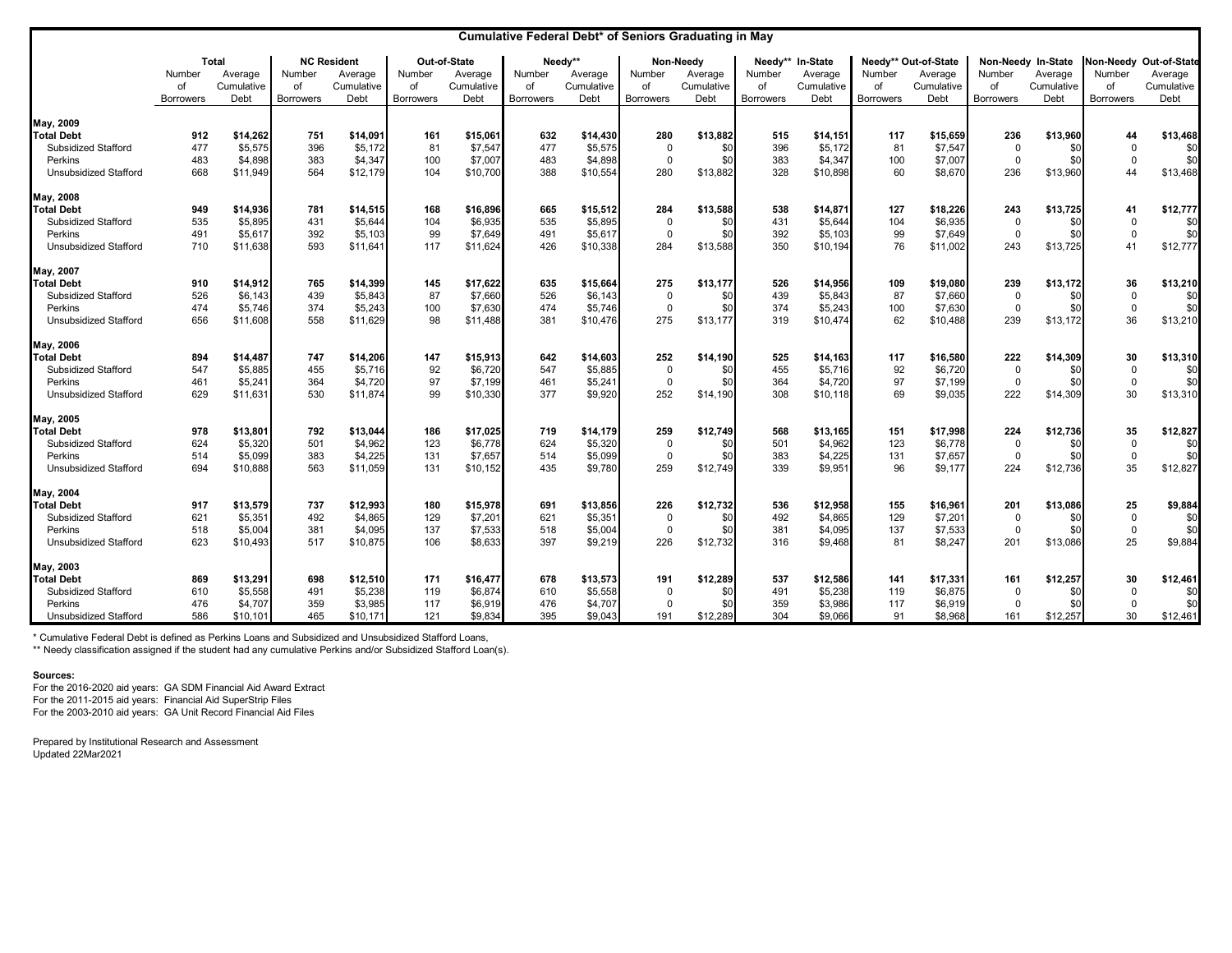### **Average Cumulative Federal Loan Indebtedness For May Graduating Seniors\* UNC - Chapel Hill**

| Academic Year | % of May Graduates | <b>Dollar Amount</b> |
|---------------|--------------------|----------------------|
| 1990-91       |                    | \$5,360              |
| 1991-92       |                    | \$5,770              |
| 1992-93       |                    | \$6,784              |
| 1993-94       |                    | \$7.914              |
| 1994-95       |                    | \$9,406              |
| 1995-96       |                    | \$10,755             |
| 1996-97       |                    | \$12,478             |
| 1997-98       |                    | \$12,525             |
| 1998-99       |                    | \$11,337             |
| 1999-00       |                    | \$13,687             |
| 2000-01       |                    | \$11,156             |
| 2001-02       |                    | \$12,314             |
| 2002-03       |                    | \$11,520             |
| 2003-04       |                    | \$13,579             |
| 2004-05       |                    | \$13,801             |
| 2005-06       |                    | \$14,487             |
| 2006-07       | 33.7%              | \$14,912             |
| 2007-08       | 31.5%              | \$14,936             |
| 2008-09       | 28.8%              | \$14,262             |
| 2009-10       | 31.8%              | \$14,303             |
| 2010-11       | 33.3%              | \$15,350             |
| 2011-12       | 33.6%              | \$15,664             |
| 2012-13       | 36.0%              | \$15,881             |
| 2013-14       | 38.5%              | \$17,044             |
| 2014-15       | 38.9%              | \$17,579             |
| 2015-16       | 38.9%              | \$18,361             |
| 2016-17       | 38.6%              | \$18,797             |
| 2017-18       | 37.8%              | \$18,782             |
| 2018-19       | 35.3%              | \$16,887             |
| 2019-20       | 33.1%              | \$14,888             |
|               |                    |                      |

Cumulative Federal Loan Indebtedness is defined as Perkins Loans and Subsidized and Unsubsidized Stafford Loans. \*Reflects May graduates

**Sources:**<br>For the 2016-2020 aid years: GA SDM Financial Aid Award Extract<br>For the 2011-2015 aid years: GA Unit Record Financial Aid Files<br>For the 2003-2010 aid years: GA Unit Record Financial Aid Files

Updated 22Mar2021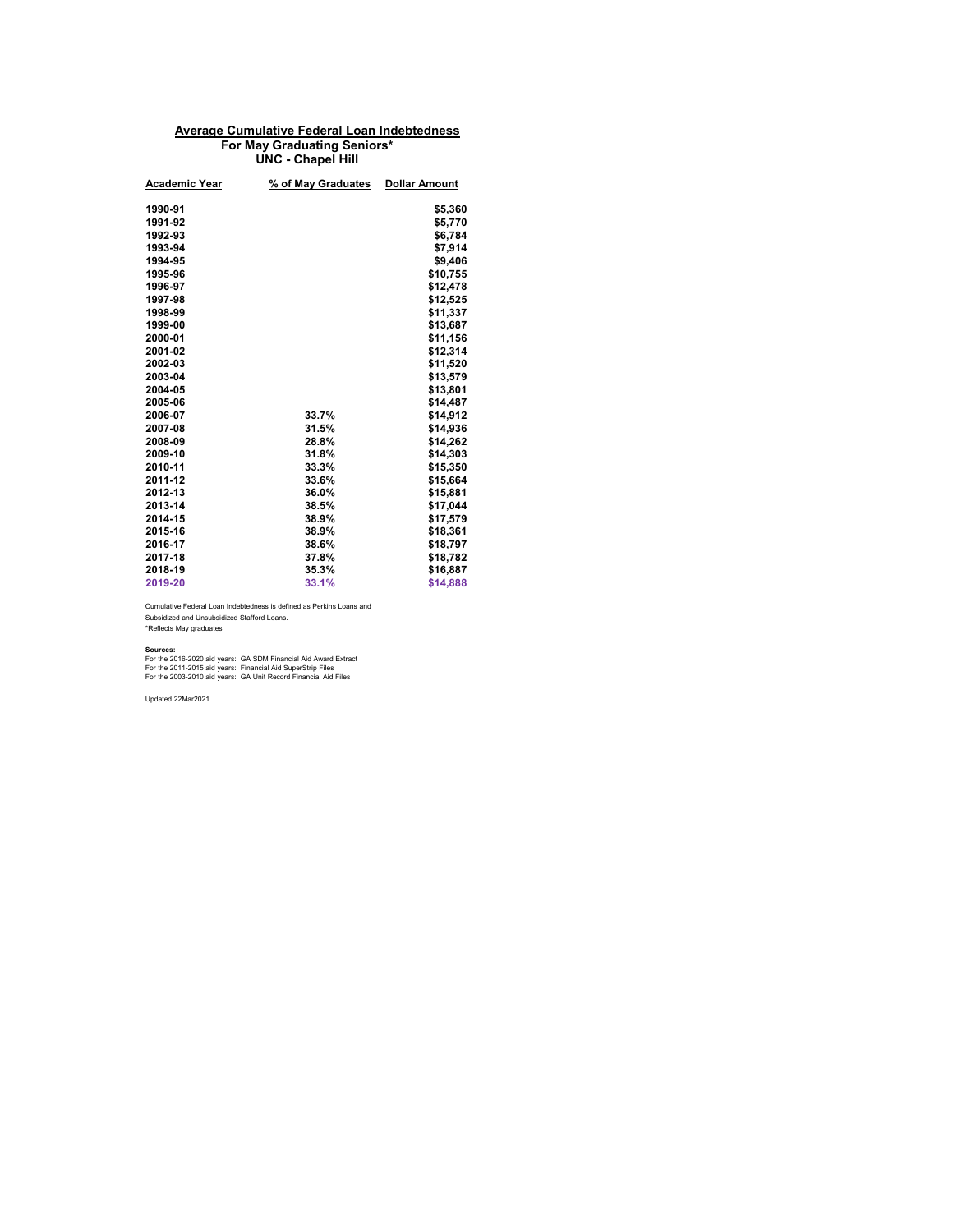### **Average Cumulative Federal Loan Indebtedness**

**UNC - Chapel Hill For May Graduating Seniors**

| <b>Graduation</b><br>Year | % of May<br><b>Graduates</b> | <b>Actual Dollars</b> | Constant<br>2020 Dollars |
|---------------------------|------------------------------|-----------------------|--------------------------|
| 1990-91                   |                              | \$5,360               | \$10,124                 |
| 1991-92                   |                              | \$5,770               | \$10,592                 |
| 1992-93                   |                              | \$6,784               | \$12,120                 |
| 1993-94                   |                              | \$7,914               | \$13,770                 |
| 1994-95                   |                              | \$9,406               | \$15,961                 |
| 1995-96                   |                              | \$10,755              | \$17,663                 |
| 1996-97                   |                              | \$12,478              | \$20,150                 |
| 1997-98                   |                              | \$12,525              | \$19,905                 |
| 1998-99                   |                              | \$11,337              | \$17,546                 |
| 1999-00                   |                              | \$13,687              | \$20,489                 |
| 2000-01                   |                              | \$11,156              | \$16,445                 |
| 2001-02                   |                              | \$12,314              | \$17,731                 |
| 2002-03                   |                              | \$11,520              | \$16,281                 |
| 2003-04                   |                              | \$13,579              | \$18,856                 |
| 2004-05                   |                              | \$13,801              | \$18,266                 |
| 2005-06                   |                              | \$14,487              | \$18,699                 |
| 2006-07                   | 33.7%                        | \$14,912              | \$18,493                 |
| 2007-08                   | 31.5%                        | \$14,936              | \$18,506                 |
| 2008-09                   | 28.8%                        | \$14,262              | \$17,203                 |
| 2009-10                   | 31.8%                        | \$14,303              | \$16,998                 |
| 2010-11                   | 33.3%                        | \$15,350              | \$17,717                 |
| 2011-12                   | 33.6%                        | \$15,664              | \$17,770                 |
| 2012-13                   | 36.0%                        | \$15,881              | \$17,750                 |
| 2013-14                   | 38.5%                        | \$17,044              | \$18,907                 |
| 2014-15                   | 38.9%                        | \$17,579              | \$19,359                 |
| 2015-16                   | 38.9%                        | \$18,361              | \$19,809                 |
| 2016-17                   | 38.6%                        | \$18,797              | \$19,861                 |
| 2017-18                   | 37.8%                        | \$18,782              | \$19,473                 |
| 2018-19                   | 35.3%                        | \$16,887              | \$17,117                 |
| 2019-20                   | 33.1%                        | \$14,888              | \$14,888                 |

| 1997-98 |       | \$12,525 | \$19,905 | Graduation | % of Graduates | <b>Actual Dollars</b> | Constant     |
|---------|-------|----------|----------|------------|----------------|-----------------------|--------------|
| 1998-99 |       | \$11,337 | \$17,546 | Year       |                |                       | 2020 Dollars |
| 1999-00 |       | \$13,687 | \$20.489 | 1999-2000  | 24%            | \$13,687              | \$20,489     |
| 2000-01 |       | \$11.156 | \$16,445 | 2000-2001  | 24%            | \$11.156              | \$16,445     |
| 2001-02 |       | \$12,314 | \$17,731 | 2001-2002  | 23%            | \$12,314              | \$17.731     |
| 2002-03 |       | \$11,520 | \$16,281 | 2002-2003  | 31%            | \$13,291              | \$18,784     |
| 2003-04 |       | \$13,579 | \$18,856 | 2003-2004  | 34%            | \$13,579              | \$18,856     |
| 2004-05 |       | \$13,801 | \$18,266 | 2004-2005  | 34%            | \$13,801              | \$18,266     |
| 2005-06 |       | \$14,487 | \$18,699 | 2005-2006  | 32%            | \$14,487              | \$18,699     |
| 2006-07 | 33.7% | \$14,912 | \$18,493 | 2006-2007  | 33.7%          | \$14,912              | \$18,493     |
| 2007-08 | 31.5% | \$14,936 | \$18,506 | 2007-2008  | 31.5%          | \$14,936              | \$18,506     |
| 2008-09 | 28.8% | \$14.262 | \$17.203 | 2008-2009  | 28.8%          | \$14.262              | \$17,203     |
| 2009-10 | 31.8% | \$14,303 | \$16.998 | 2009-2010  | 33.4%          | \$14,235              | \$16.917     |
| 2010-11 | 33.3% | \$15,350 | \$17,717 | 2010-2011  | 34.5%          | \$15,196              | \$17,539     |
| 2011-12 | 33.6% | \$15,664 | \$17,770 | 2011-2012  | 34.8%          | \$15,734              | \$17,850     |
| 2012-13 | 36.0% | \$15,881 | \$17.750 | 2012-2013  | 38.1%          | \$16,150              | \$18,051     |
| 2013-14 | 38.5% | \$17,044 | \$18,907 | 2013-2014  | 40.2%          | \$17,113              | \$18.983     |
| 2014-15 | 38.9% | \$17,579 | \$19,359 | 2014-2015  | 40.2%          | \$17,719              | \$19,513     |
| 2015-16 | 38.9% | \$18,361 | \$19,809 | 2015-2016  | 40.8%          | \$18,430              | \$19,884     |
| 2016-17 | 38.6% | \$18,797 | \$19,861 | 2016-2017  | 39.4%          | \$18,879              | \$19,947     |
| 2017-18 | 37.8% | \$18,782 | \$19,473 | 2017-2018  | 39.4%          | \$18,668              | \$19,355     |
| 2018-19 | 35.3% | \$16,887 | \$17,117 | 2018-2019  | 36.3%          | \$17,238              | \$17,473     |
| 2019-20 | 33.1% | \$14,888 | \$14,888 | 2019-2020  | 34.5%          | \$15,101              | \$15,101     |

Cumulative Federal Loan Indebtedness is defined as Perkins Loans and Subsidized and Unsubsidized Stafford Loans.

Constant dollars were calculated using the CPI inflation calculator published by the U.S. Bureau of<br>Labor Statistics (http://data.bls.gov/cgl-bin/cpicalc.pl). The calculator uses the average Consumer<br>Price Index for a give

#### **Sources:**

For the 2016-2020 aid years: GA SDM Financial Aid Award Extract For the 2011-2015 aid years: Financial Aid SuperStrip Files For the 2003-2010 aid years: GA Unit Record Financial Aid Files

Updated 22Mar2021

#### **ALL Graduates (not just May graduates)**